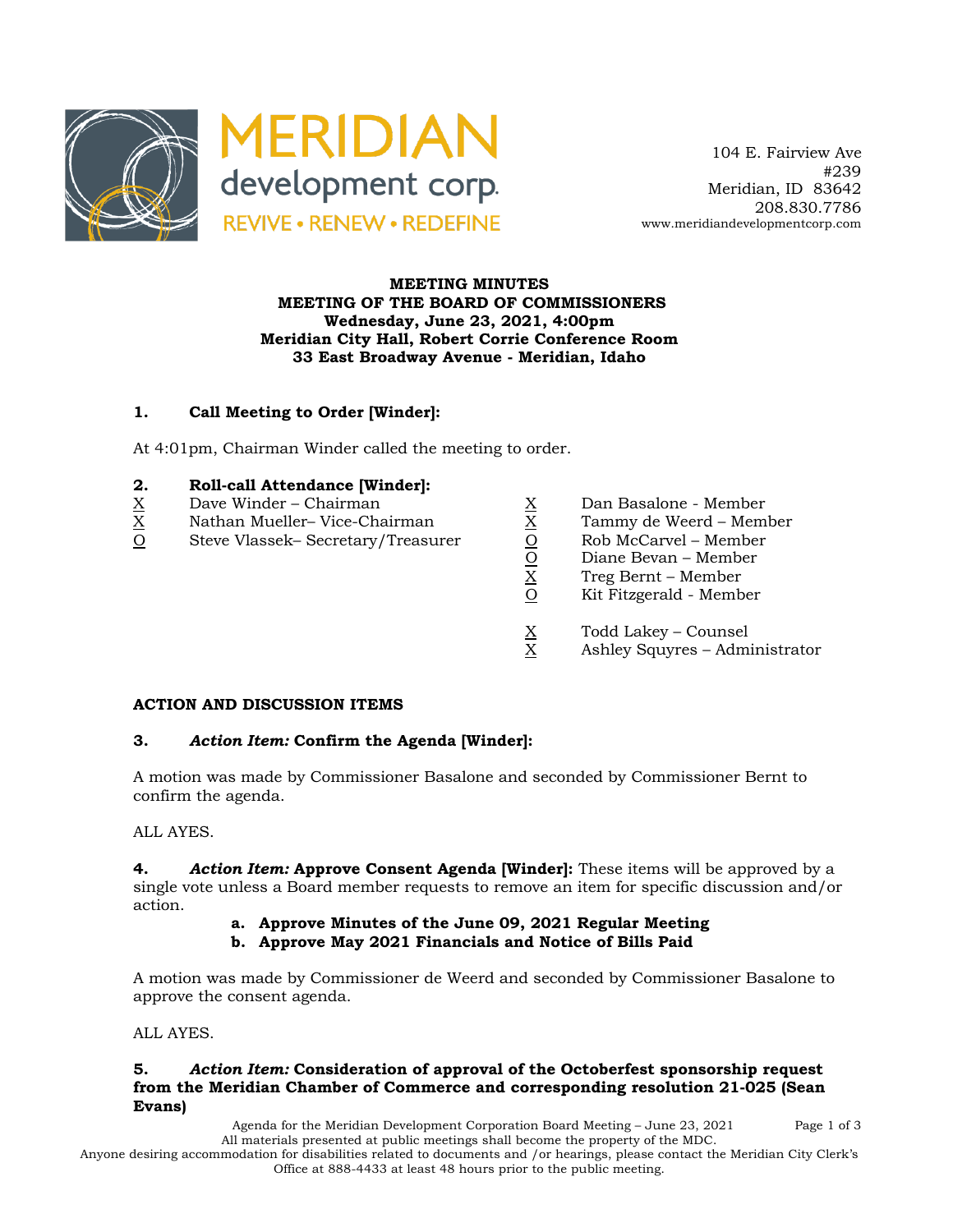Sean Evans, CEO of the Chamber of Commerce, introduced the topic to the board and outlined the vision for the first, to-be-soon, annual event for downtown Meridian. He discussed the event logistics, the event sponsors, and how the request for \$5,000 from MDC would be utilized. The board expressed their support for such an event. A motion was made by Commissioner Basalone and seconded by Commissioner Mueller to approve the sponsorship request in the amount of \$5,000.

ALL AYES.

#### **6.** *Action Item:* **Consideration of approval of the renewal of the \$100,000 line of credit that will be effective from July 01, 2021 to June 30, 2022 with WaTrust Bank and corresponding resolution 21-029 [Lakey/Squyres]**

Squyres discussed the renewal of the line of credit with the board. There were no questions. A motion was made by Commissioner Bernt and seconded by Commissioner Basalone to approve the line of credit renewal.

ALL AYES.

#### **7.** *Action Item:* **Consideration of approval of Reimbursement Request #3 by Brighton Corporation for the Ten Mile Urban Renewal District and corresponding resolution 21- 030**

Squyres reviewed the accounting memo with the board for reimbursement request #3 for the Ten Mile OPA in the amount of \$883,354.88. A motion was made by Commissioner Basalone and seconded by Commissioner Mueller to approve the reimbursement.

ALL AYES.

# **8.** *Discussion Item:* **MDC Projects Update [Squyres]**

Squyres reviewed the Civic Block addendums with the board.

**9.** *Discussion Item:* **Counsel's Report [Lakey]:** Counsel Lakey will review legal topics that need to be brought to the attention of the Board.

No report.

**10.** *Discussion Item:* **Administrator's Report [Squyres]:** Administrator Squyres will review topics that need to be brought to the attention of the Board.

No report.

# **11.** *Discussion Item:* **Chairman's Report**

No report.

# **12. Public Comment**

Lindsey Bowshier from the MDBA discussed the transition from the MDBA to the organization moving underneath the Chamber of Commerce organization at the end of the month.

# **13. Adjourn the Meeting [Winder]:**